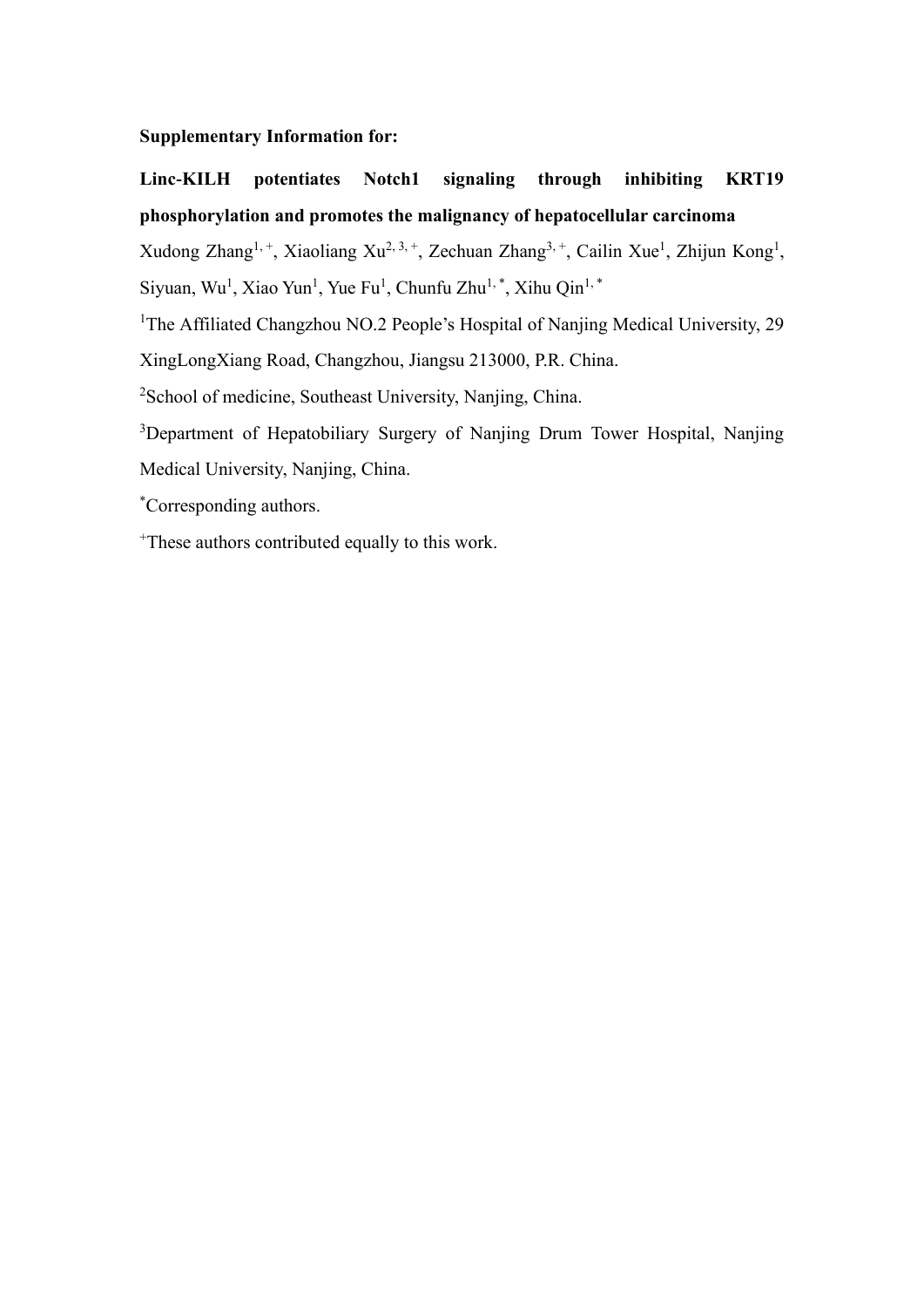**Contents:**

- **1. Supplementary Figures**
- **2. Supplementary Tables**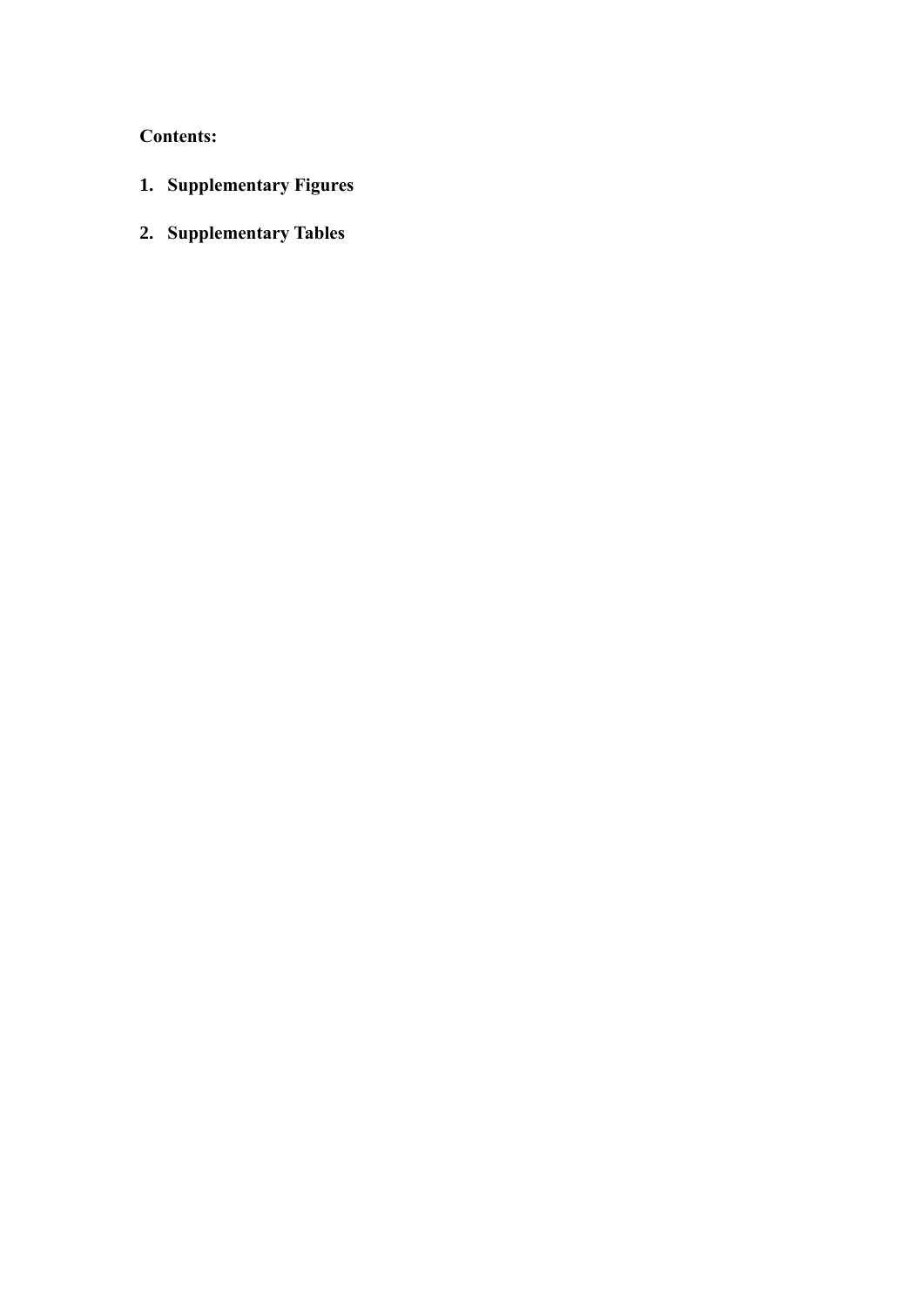#### **1. Supplementary Figures:**



**Figure S1.** The protein and mRNA expression levels of KRT19 in HCC tissues. (A) Immunochemistry (IHC) was used to detect the protein expression of KRT19 in 116 HCC tissues, and KRT19 positive expression was found in 26 cases (26/116, 22.4%), representative staining of KRT19 positive and negative tissues was shown (original magnification  $\times$ 100). (B) The mRNA level of KRT19 was examined in the tissues mentioned above. (C) The expression of Linc-KILH in KRT19 positive HCC tissues was significantly higher than that in KRT19 negative HCC tissues. (D and E) In our study cohort, we found that KRT19 positive expression in HCC tissues obviously correlated with decreased overall survival (OS) and recurrence-free survival (RFS) rates (P =  $0.0363$  for OS and P =  $0.0027$  for RFS). \*\*\* $P < 0.001$ .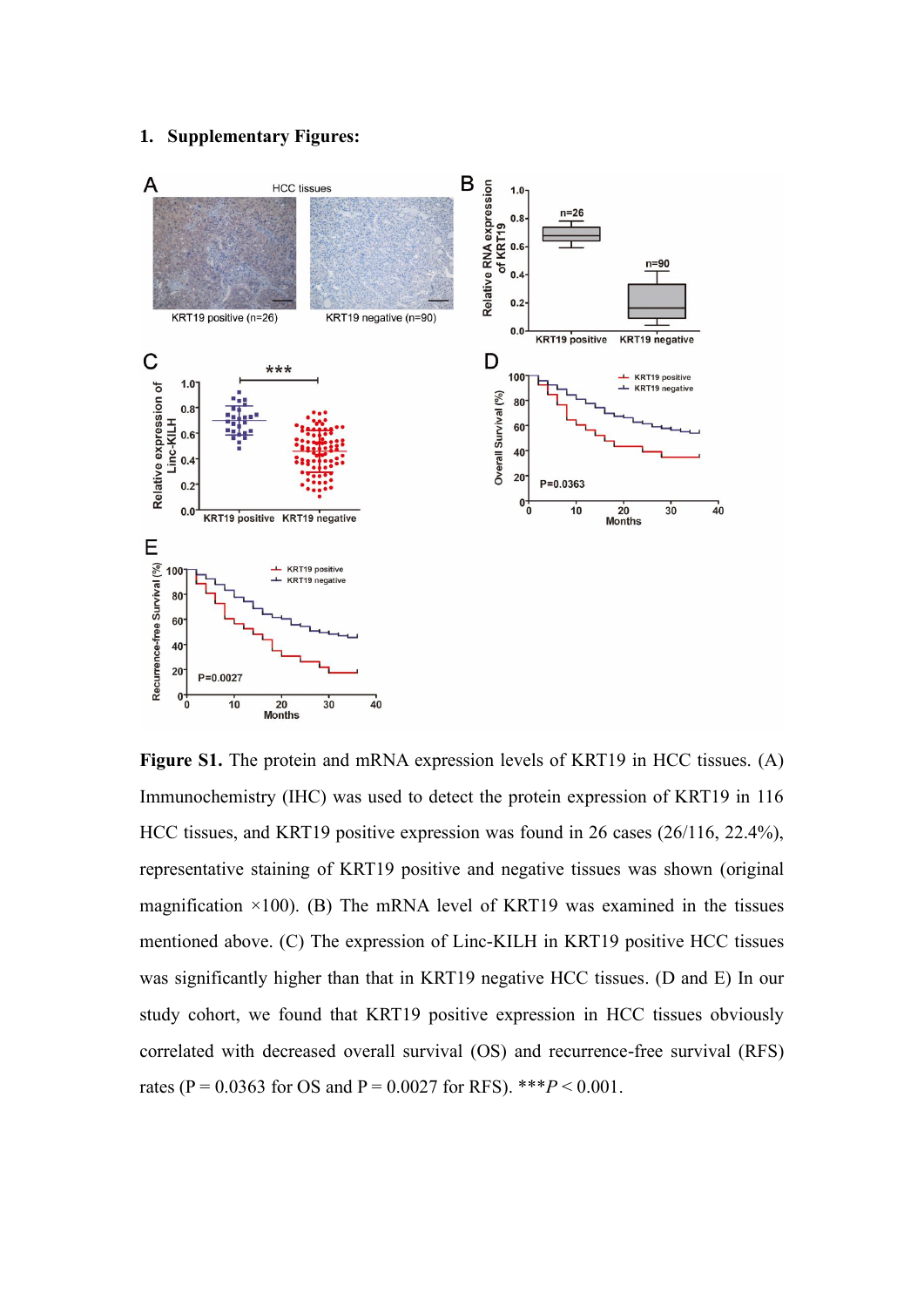

**Figure S2.** Detection of the expression of lncRNAs identified in the RIP-seq assay. The expression levels of the 3 lncRNAs selected in the KRT19 RIP-seq assay was examined in a cohort of 20 paired HCC tissues and corresponding non-tumor liver tissues. \*\*\**P* < 0.001.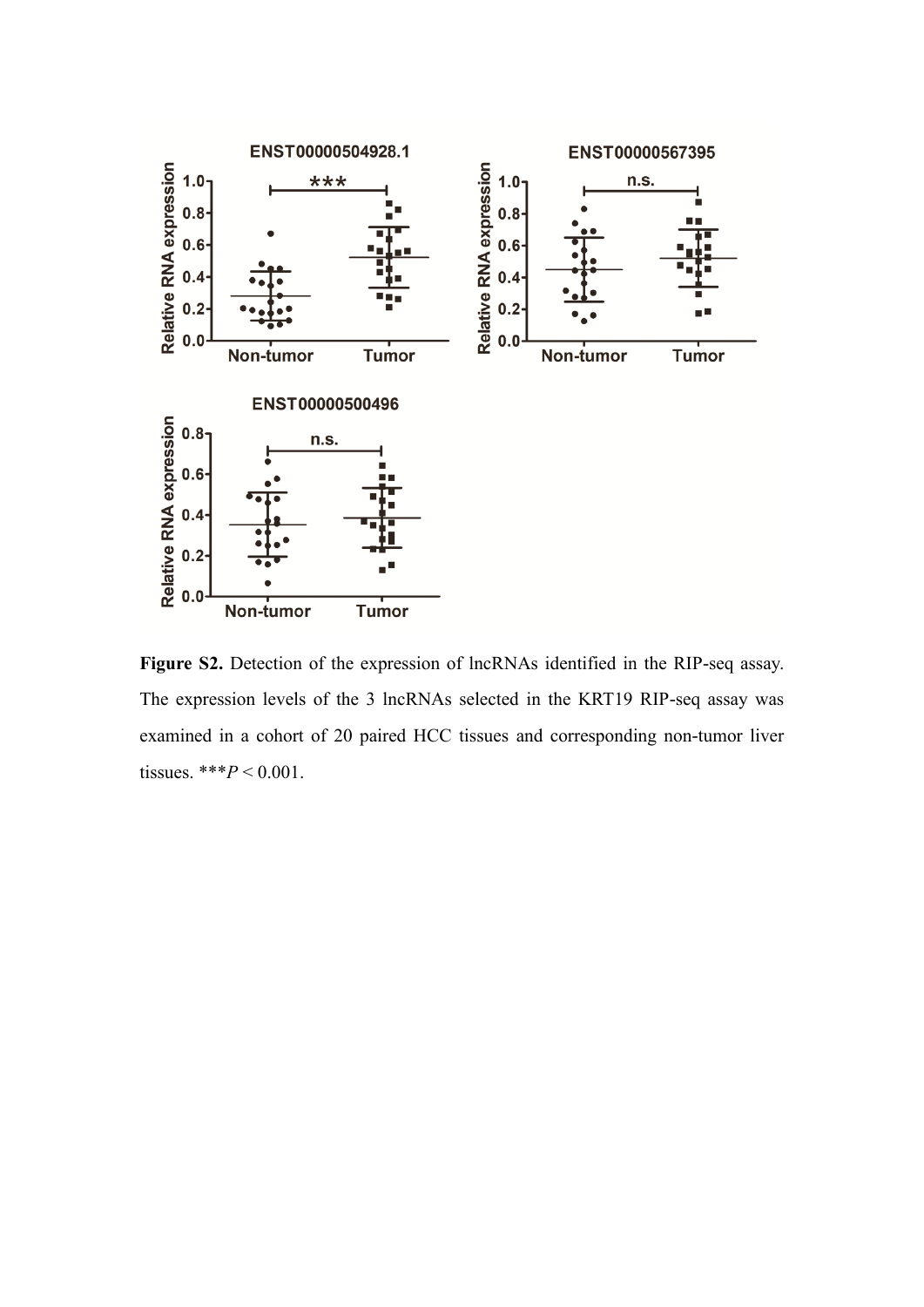# a

# **2 EVIDENCE FEATURES SUMMARY**

| <b>HOMOLOGY FEATURES</b> | <b>HIT NUM</b>        |         |  |
|--------------------------|-----------------------|---------|--|
|                          | <b>HIT SCORE</b>      | 0.0     |  |
|                          | <b>FRAME SCORE</b>    | 0.0     |  |
| ORF FRAMEFINDER          | <b>COVERAGE</b>       | 37.34 % |  |
|                          | <b>LOG-ODDS SCORE</b> | 38.39   |  |
|                          | <b>TYPE</b>           | Full    |  |

legend: non-coding **the coding of the coding** 

| <b>User Guide</b><br>CPAT<br>Calculator<br>Feedback<br><b>Source Code</b><br>Coding Potential Assessment Tool                                                                                                                                                                                                        |                                                       |                 |                 |                     |                      |                           |                     |
|----------------------------------------------------------------------------------------------------------------------------------------------------------------------------------------------------------------------------------------------------------------------------------------------------------------------|-------------------------------------------------------|-----------------|-----------------|---------------------|----------------------|---------------------------|---------------------|
|                                                                                                                                                                                                                                                                                                                      | Result for species name: hg19 with job ID: 1560664729 |                 |                 |                     |                      |                           |                     |
| Data ID                                                                                                                                                                                                                                                                                                              | Sequence Name                                         | <b>RNA Size</b> | <b>ORF Size</b> | <b>Ficket Score</b> | <b>Hexamer Score</b> | <b>Coding Probability</b> | <b>Coding Label</b> |
| 0                                                                                                                                                                                                                                                                                                                    | ENST00000504928.1                                     | 482             | 183             | 0.8818              | 0.0675294024728      | 0.050633068192045         | no                  |
| This job has been stored with the job ID<br>Download Table in tab delimetered file (.txt)<br><b>MAYO</b><br><b>CLINIC</b><br>For suggestions, comments or queries about this website,<br>please leave your feedback through Feedback.<br>Copyright © 2012. All rights reserved.<br><b>Baylor College of Medicine</b> |                                                       |                 |                 |                     |                      |                           |                     |

**Figure S3.** Evaluation of the coding potential of Linc-KILH. (A) Coding Potential Calculator was used to evaluate the coding potential of Linc-KILH. (B) CPAT also was used to detect the coding potential of Linc-KILH.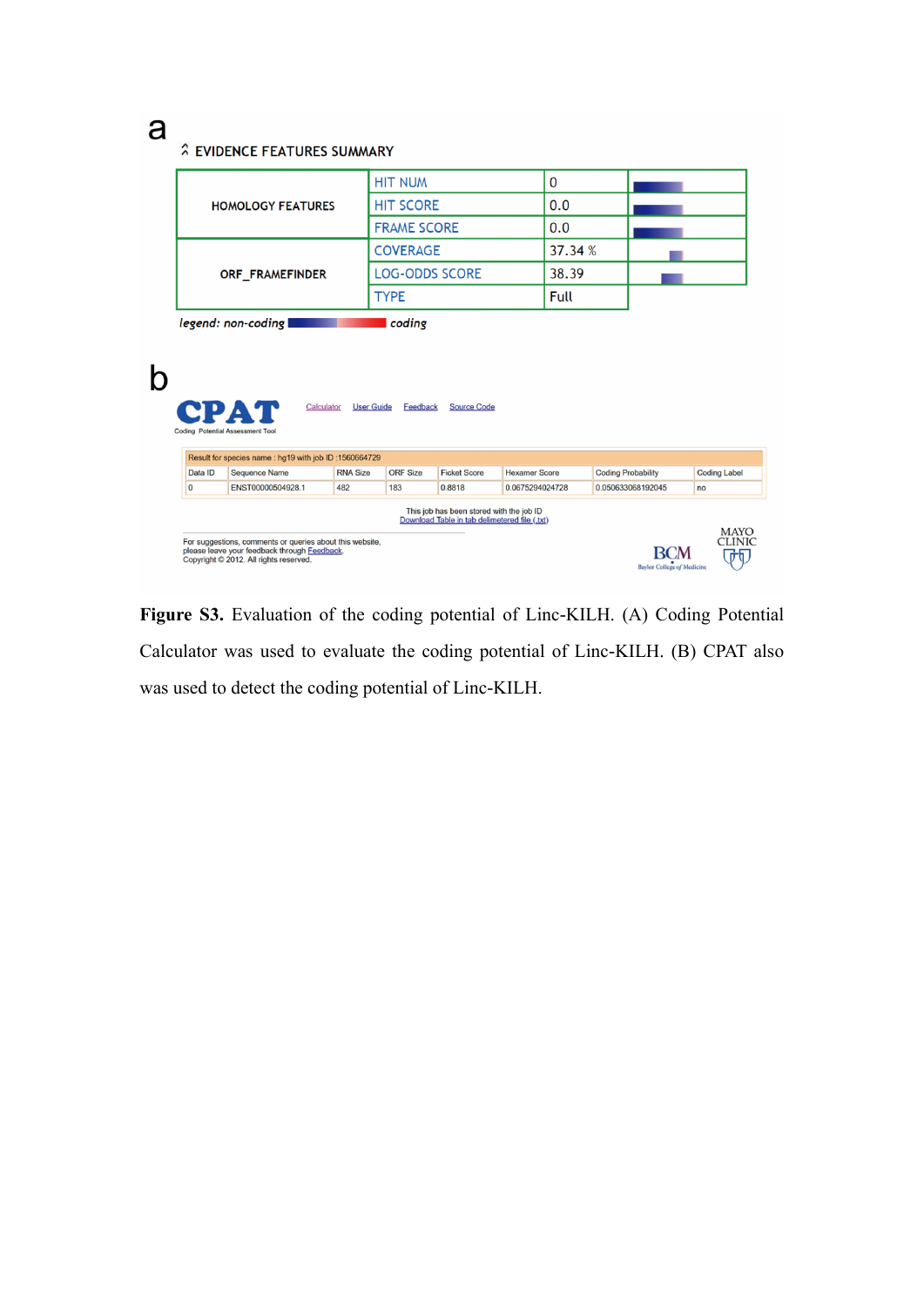

**Figure S4.** Detection of the transfection efficiency. (A) The overexpression efficiency of Linc-KILH in Huh7 cells was detected by RT-qPCR compared with the control group. (B and C) The knockdown efficiency of KRT in Huh7 cells was detected by RT-qPCR and western blot compared with the control group. (D and E) We detected the level of Linc-KILH and KRT19 in the tumors of the two mice model of figure 7C-D after the Linc-KILH overexpression and KRT19 knockdown. \**P*<0.05.